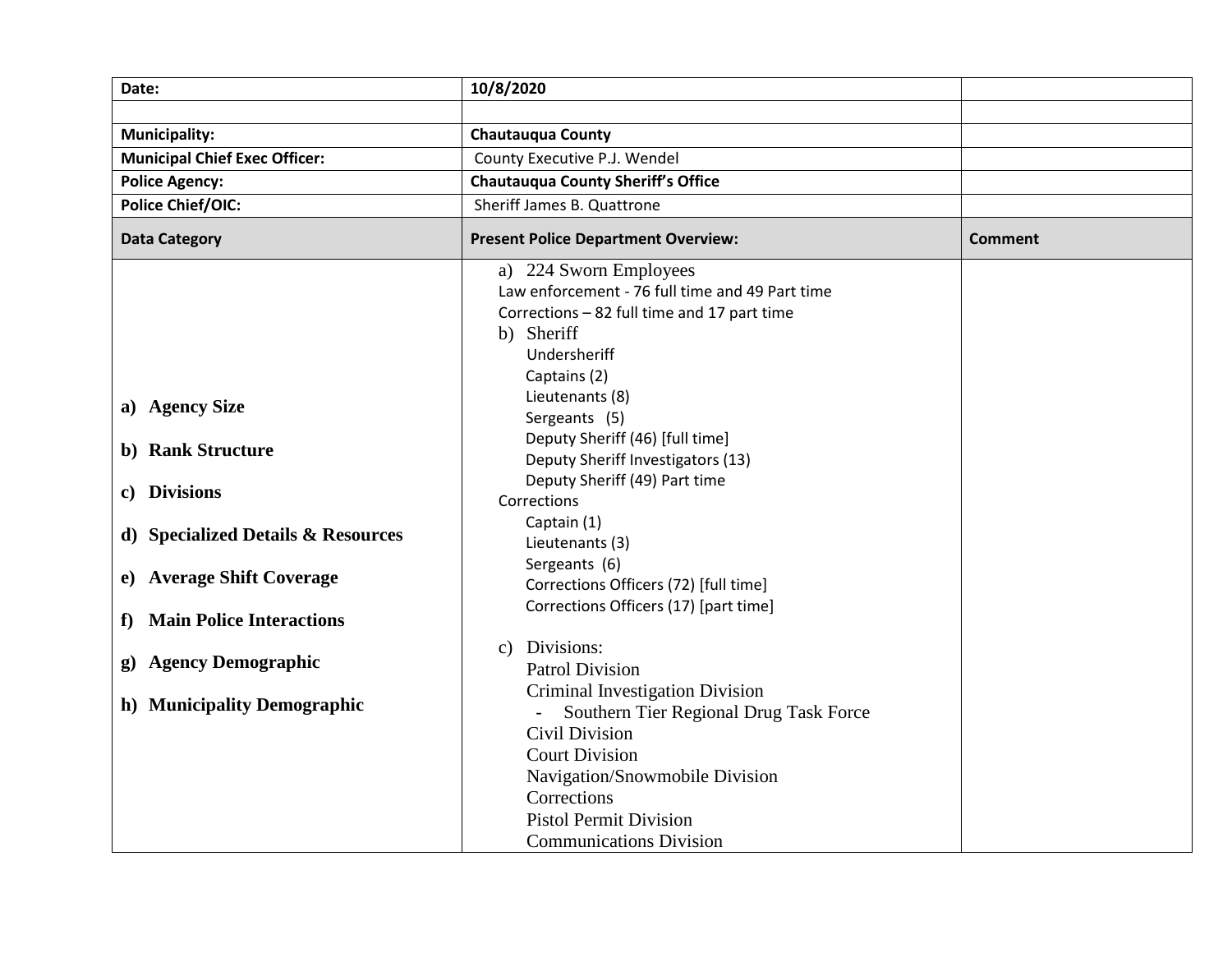| <b>CNT</b> (Crisis Negotiation Team)<br><b>CCWET</b> (Chautauqua County Water Emergency Team)<br>EOD (Explosive Ordinance Team)<br>CAP (Child Advocacy Program)<br>Fire Investigation Team<br>FIT (Forensic Identification Team)<br>Accident Investigation Unit<br><b>Animal Cruelty Investigations</b><br>STOP DWI/Victim Impact<br>Sheriff's APP<br><b>Emergency Medical Dispatch</b><br><b>EJustice Entry (Via Communications)</b><br>Project Lifesaver<br>Field Intelligence Officer<br><b>Child Passenger Safety</b><br>Public Speaking Engagement as requested<br><b>OD</b> Mapping<br><b>Boater Safety</b><br><b>DEA Prescription Take Back</b><br><b>Prescription Medication Drop Boxes</b><br>Corrections - Church Service<br>Spanish Service<br>Men's Bible Study<br><b>Relapse Prevention Group</b><br>Women's Bible Study<br>Women's Group<br>T <sub>4</sub> C<br><b>MAT</b> Group<br>Youth GED Program |
|---------------------------------------------------------------------------------------------------------------------------------------------------------------------------------------------------------------------------------------------------------------------------------------------------------------------------------------------------------------------------------------------------------------------------------------------------------------------------------------------------------------------------------------------------------------------------------------------------------------------------------------------------------------------------------------------------------------------------------------------------------------------------------------------------------------------------------------------------------------------------------------------------------------------|
|---------------------------------------------------------------------------------------------------------------------------------------------------------------------------------------------------------------------------------------------------------------------------------------------------------------------------------------------------------------------------------------------------------------------------------------------------------------------------------------------------------------------------------------------------------------------------------------------------------------------------------------------------------------------------------------------------------------------------------------------------------------------------------------------------------------------------------------------------------------------------------------------------------------------|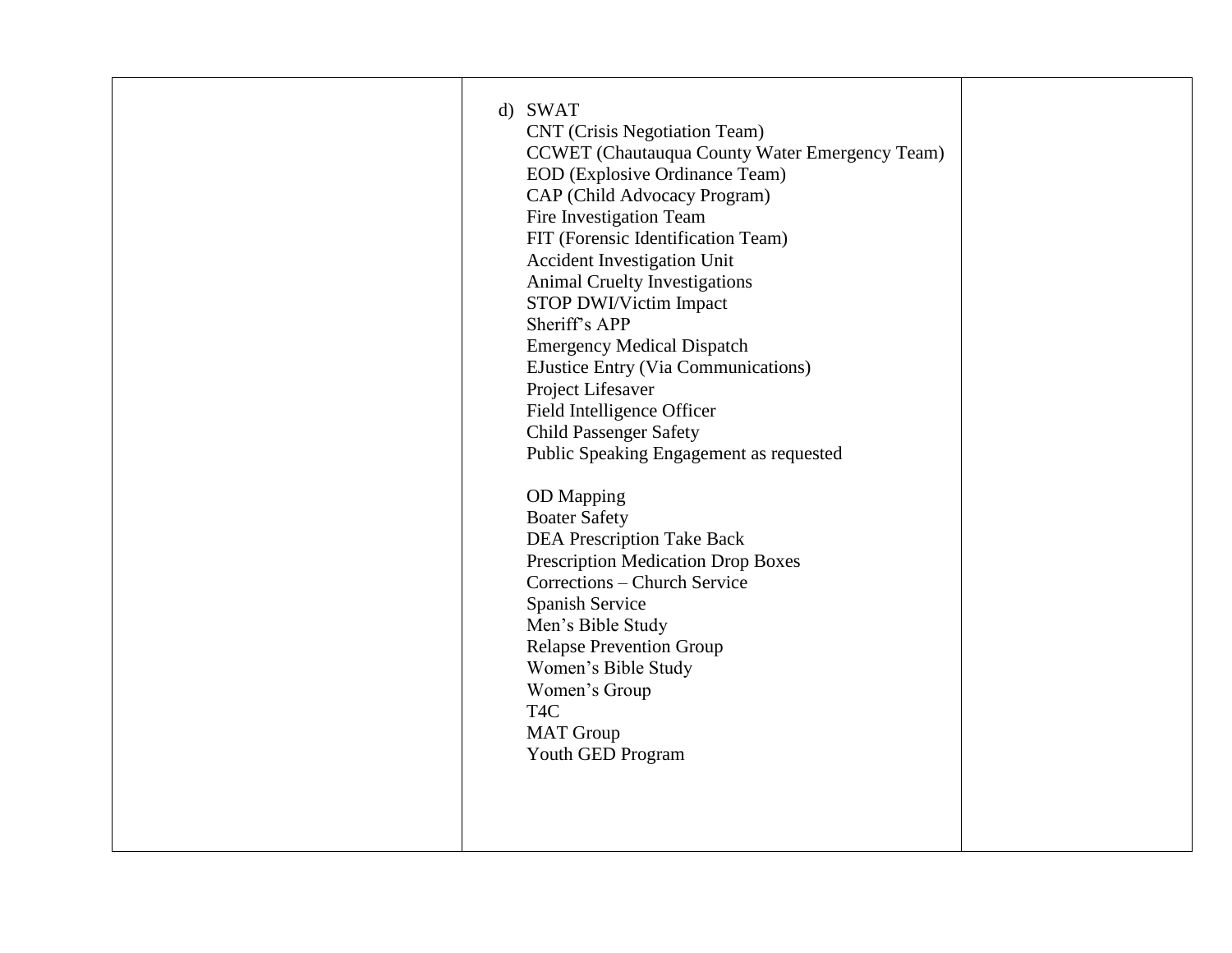| e)               | One (1) Lieutenant per shift                                  |              |
|------------------|---------------------------------------------------------------|--------------|
|                  | One (1) Sergeant per shift                                    |              |
|                  | Eleven $(11)$ deputies per shift – staffing is arranged to    |              |
|                  | work five $(5)$ , eight $(8)$ hour shifts per week per deputy |              |
|                  |                                                               |              |
| f)               | <b>Maintain the Peace</b>                                     |              |
|                  | Respond to all calls for service                              |              |
|                  | Assist other Law Enforcement Agencies operating               |              |
|                  | within Chautauqua County - Federal, Local, State              |              |
|                  | Investigate crimes                                            |              |
|                  | Arrest when mandatory or appropriate                          |              |
|                  |                                                               |              |
|                  | Assist with medical related calls for service                 |              |
|                  | Serve civil/court papers                                      |              |
|                  | Court security                                                |              |
|                  |                                                               |              |
| $\mathfrak{g}$ ) | Patrol Division - Primarily Caucasian Male                    |              |
|                  | Three $(3)$ females                                           |              |
|                  | One (1) Asian                                                 |              |
|                  | One (1) Hispanic                                              |              |
|                  | Two (2) African American                                      |              |
|                  |                                                               | *2010 Census |
|                  | h) Chautauqua County covers an area of 1,069 square miles     |              |
|                  | and is bordered on the north by Lake Erie, the east Erie      |              |
|                  | and Cattaraugus Counties, the south Warren (PA) and           |              |
|                  | Erie (PA) Counties and the west Erie County (PA).             |              |
|                  | Total population 134, 905                                     |              |
|                  | 94.04 % Caucasian, 2.18 % African American, 4.22 %            |              |
|                  | Hispanic, .36 % Asian, 1.23 % Multi-race, .43 % Native        |              |
|                  | American                                                      |              |
|                  |                                                               |              |
|                  |                                                               |              |
|                  |                                                               |              |
|                  |                                                               |              |
|                  |                                                               |              |
|                  |                                                               |              |
|                  |                                                               |              |
|                  |                                                               |              |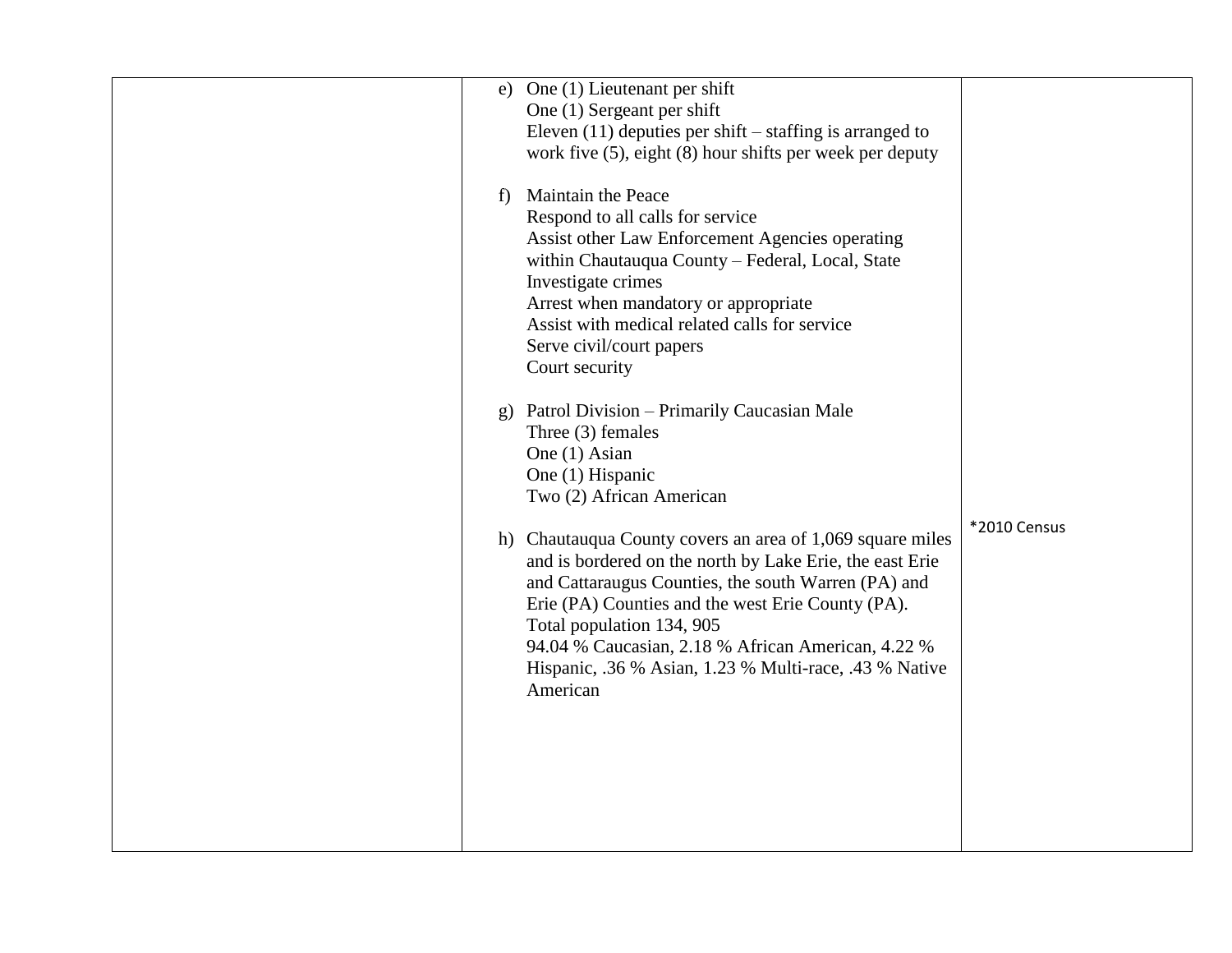| # of Resisting Arrest charges over the<br>$\mathbf{i}$<br><b>past 5 years</b> (taser deployments, use of OC,<br>baton etc.)<br># of Citizen Complaints submitted<br>$\mathbf{j}$ )<br>against Officers/PD over past 5 years<br>k) Accountability practices<br>(when a complaint is founded or sustained, what<br>actions are taken?) | 91 resisting arrest charges $2015 - 2020$<br>$\mathbf{i}$<br>25 Citizen Complaints 2015 - 2020<br>$\mathbf{i}$<br>All complaints are investigated internally when<br>$\bf{k}$ )<br>received, regardless of the method in which they are<br>received, by the shift command and Captain. Should a<br>complaint be founded, if not of a criminal nature, it will<br>be kept within the agency for discipline. Should a<br>complaint be founded and is of a criminal nature, the<br>complaint will be investigated through the District<br>Attorney's Office. All founded complaints will have an<br>administrative review by the Sheriff/Undersheriff |                 |
|--------------------------------------------------------------------------------------------------------------------------------------------------------------------------------------------------------------------------------------------------------------------------------------------------------------------------------------|----------------------------------------------------------------------------------------------------------------------------------------------------------------------------------------------------------------------------------------------------------------------------------------------------------------------------------------------------------------------------------------------------------------------------------------------------------------------------------------------------------------------------------------------------------------------------------------------------------------------------------------------------|-----------------|
| <b>Key Areas the Reform Plan Must Address</b>                                                                                                                                                                                                                                                                                        |                                                                                                                                                                                                                                                                                                                                                                                                                                                                                                                                                                                                                                                    | <b>Comments</b> |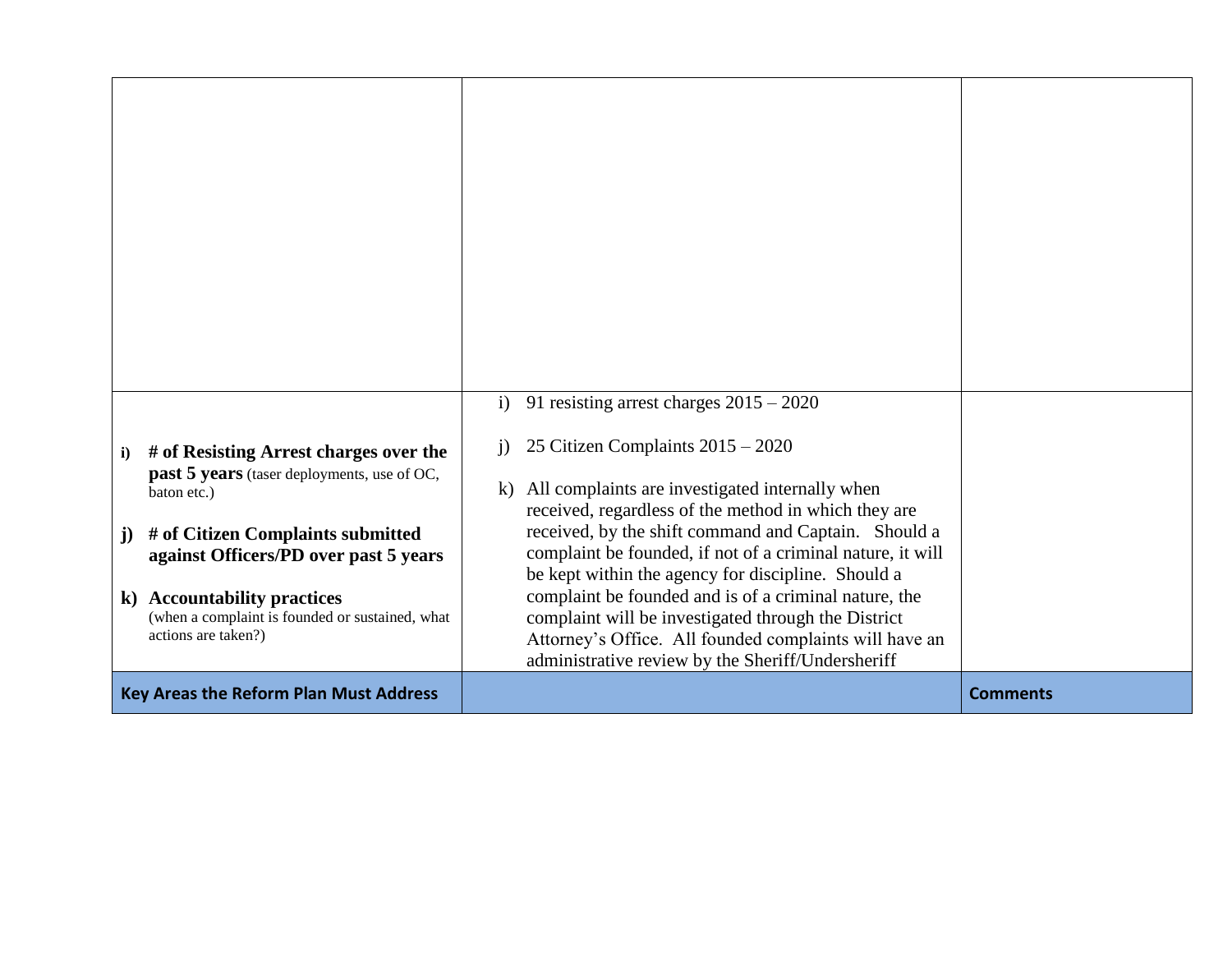| <b>Hiring Standards:</b><br>Recruitment<br>D.<br>m) Background Investigation Approach<br><b>Training</b><br>n) | The Chautauqua County Sheriff's Office recruits from<br>$\mathbf{I}$<br>an established Civil Service List of tested candidates and<br>occasionally, lateral transfers from other agencies. The<br>Sheriff's Office has a strong relationship with the<br>Jamestown Community College and Fredonia State<br>University for local recruitment.<br>m) The Sheriff's Office maintains and staffs the local Police<br>Academy at the Jamestown Community College.<br>All deputies must have successfully graduated from a<br>n)<br>MPTC certified training academy prior to being hired.<br>Each deputy sheriff will be interviewed by a panel of<br>supervisors and then recommended to the Sheriff. The<br>Sheriff will interview all perspective employees and<br>then make the final decision to offer a position to. |  |
|----------------------------------------------------------------------------------------------------------------|----------------------------------------------------------------------------------------------------------------------------------------------------------------------------------------------------------------------------------------------------------------------------------------------------------------------------------------------------------------------------------------------------------------------------------------------------------------------------------------------------------------------------------------------------------------------------------------------------------------------------------------------------------------------------------------------------------------------------------------------------------------------------------------------------------------------|--|
| The use of force by police officers                                                                            | CCSO Use of Force Policy mirrors the DCJS Model Policy for Use of<br>Force. All members receive Use of Force training DCJS from certified<br>trainers. The Chautauqua County Sheriff's Office is accredited by<br>DCJS.                                                                                                                                                                                                                                                                                                                                                                                                                                                                                                                                                                                              |  |
| <b>Crowd management</b>                                                                                        | Crowd management is a portion of the training at the Sheriff's<br>Academy.                                                                                                                                                                                                                                                                                                                                                                                                                                                                                                                                                                                                                                                                                                                                           |  |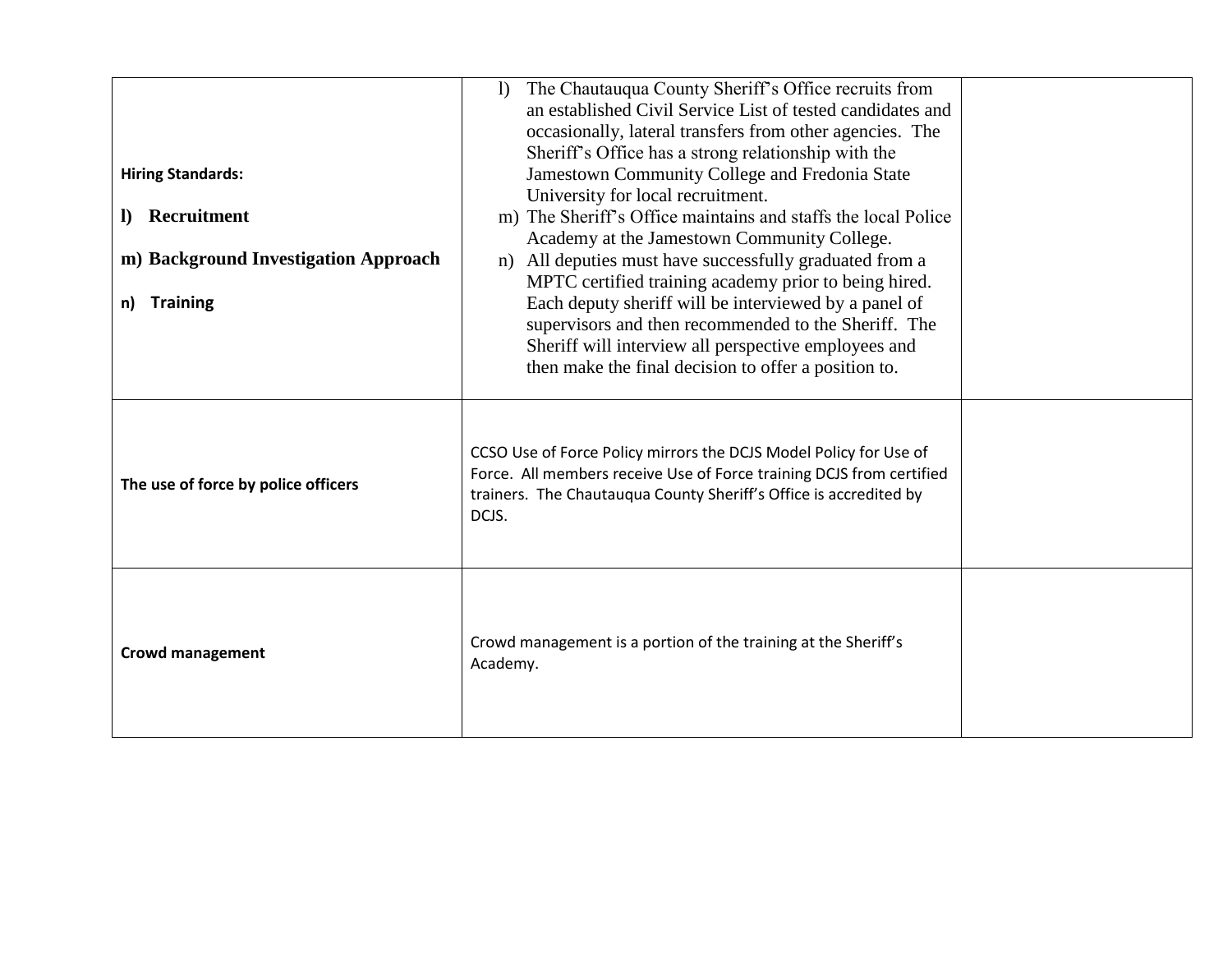| <b>Community policing</b>                                                                        | Public speaking/education programs listed above.<br>Property checks, daily interactions with the public, drug take back<br>programs, car seat/safety programs, Victim Impact Panel, |  |
|--------------------------------------------------------------------------------------------------|-------------------------------------------------------------------------------------------------------------------------------------------------------------------------------------|--|
| Implicit bias awareness training                                                                 | Racial bias training is incorporated with the training at the Sheriff's<br>Academy.                                                                                                 |  |
| De-escalation training and practices                                                             | De-escalation training and practices is a portion of the Use of force<br>training. The Chautauqua County Sheriff's Office policy mirrors the<br>State model policy set by DCJS.     |  |
| Procedural justice; any studies addressing<br>systemic racial bias or racial justice in policing | Procedural justice is a portion of the training at the Sheriff's<br>Academy.                                                                                                        |  |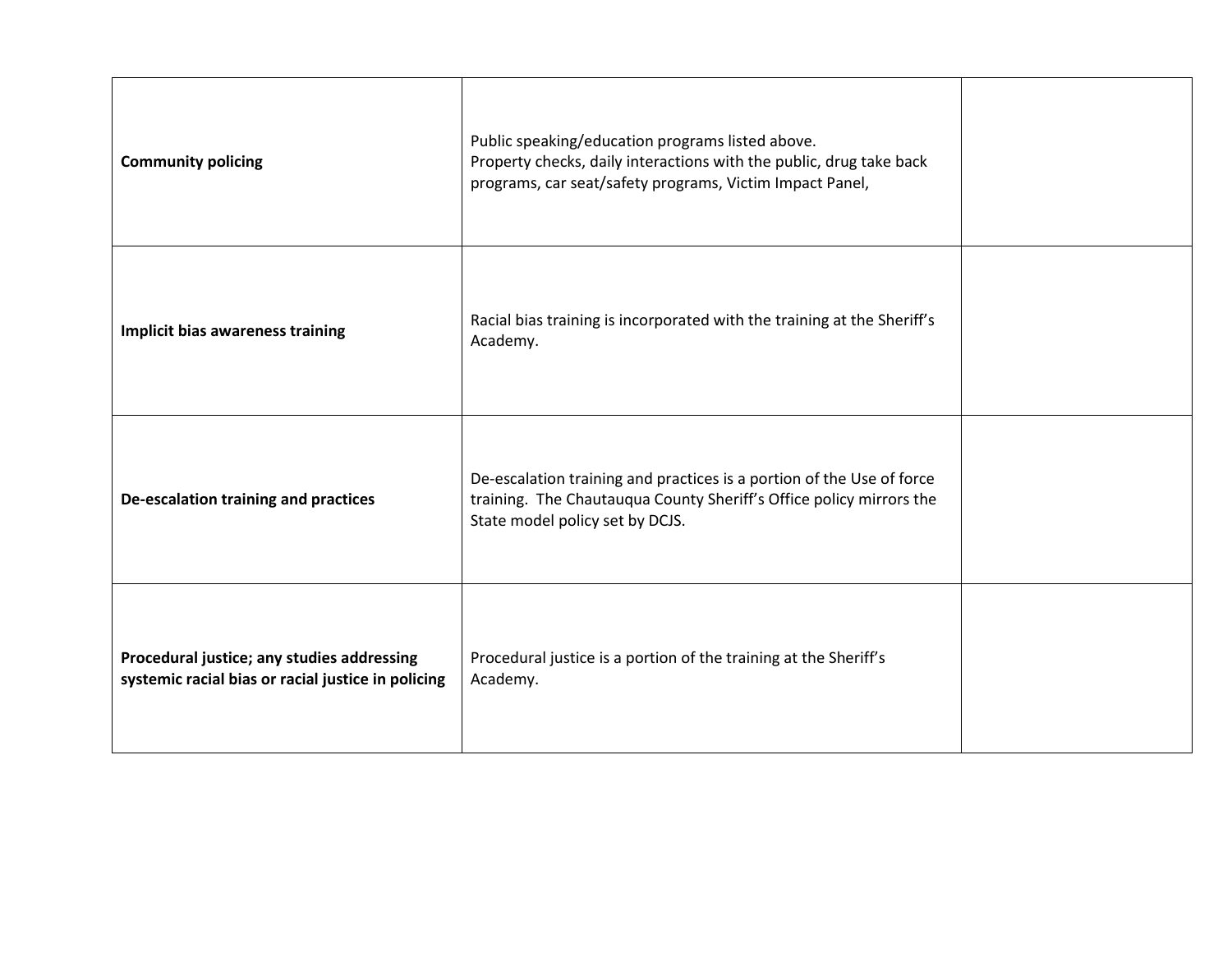| Law enforcement assisted diversion programs                | Jail programs listed above.                                                                                                                                                                                                |  |
|------------------------------------------------------------|----------------------------------------------------------------------------------------------------------------------------------------------------------------------------------------------------------------------------|--|
| <b>Community-based outreach and conflict</b><br>resolution | Animal Cruelty Investigations, education programs, OD Mapping                                                                                                                                                              |  |
| A transparent citizen complaint disposition<br>procedure   | All complaints, regardless of the nature in which they are received<br>are investigated administratively and, if founded, may result in<br>counseling or progressive discipline to modify the behavior of the<br>employee. |  |
| Hot spots policing                                         | GIVE Program, STOP DWI Patrols, Operation Crackdown, specific<br>area patrols based on crime analysis, targeted traffic operations<br>based on citizen complaints using RADAR and speed trailer                            |  |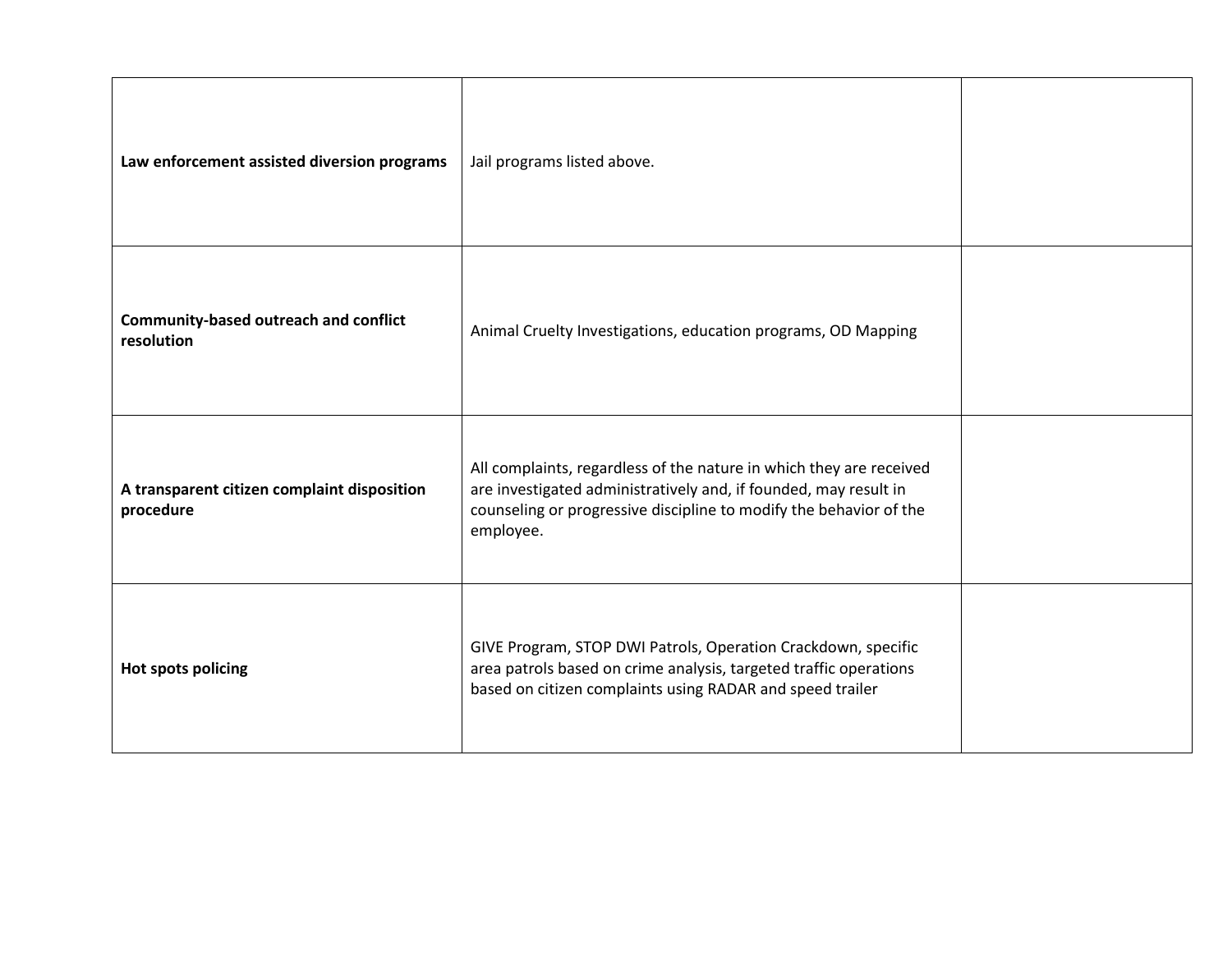| <b>Focused deterrence</b>                          | <b>STOP DWI</b><br><b>GIVE</b><br>Seatbelt checks<br>Distracted driver checks<br><b>OD Mapping</b><br><b>Operation Crackdown</b><br>Targeted patrol operation |  |
|----------------------------------------------------|---------------------------------------------------------------------------------------------------------------------------------------------------------------|--|
| Crime prevention through environmental<br>design   | Safety evaluations of schools, places of worship and other soft<br>targets within the communities                                                             |  |
| Violence prevention and reduction<br>interventions | Presentations by SRO deputies related to Anti-bullying<br>Jail Programs                                                                                       |  |
| Model policies and guidelines for New York         | <b>MPTC Training Academy</b><br>Use of Force                                                                                                                  |  |
| <b>State Municipal Police Training Council</b>     | Photo Array                                                                                                                                                   |  |
|                                                    | Social Media                                                                                                                                                  |  |
|                                                    | Interview and Interrogation techniques/recording requirements<br><b>CJIS compliance EJustice</b>                                                              |  |
|                                                    | Sexual Harassment training                                                                                                                                    |  |
|                                                    | Workplace violence training                                                                                                                                   |  |
|                                                    | Corrections policies                                                                                                                                          |  |